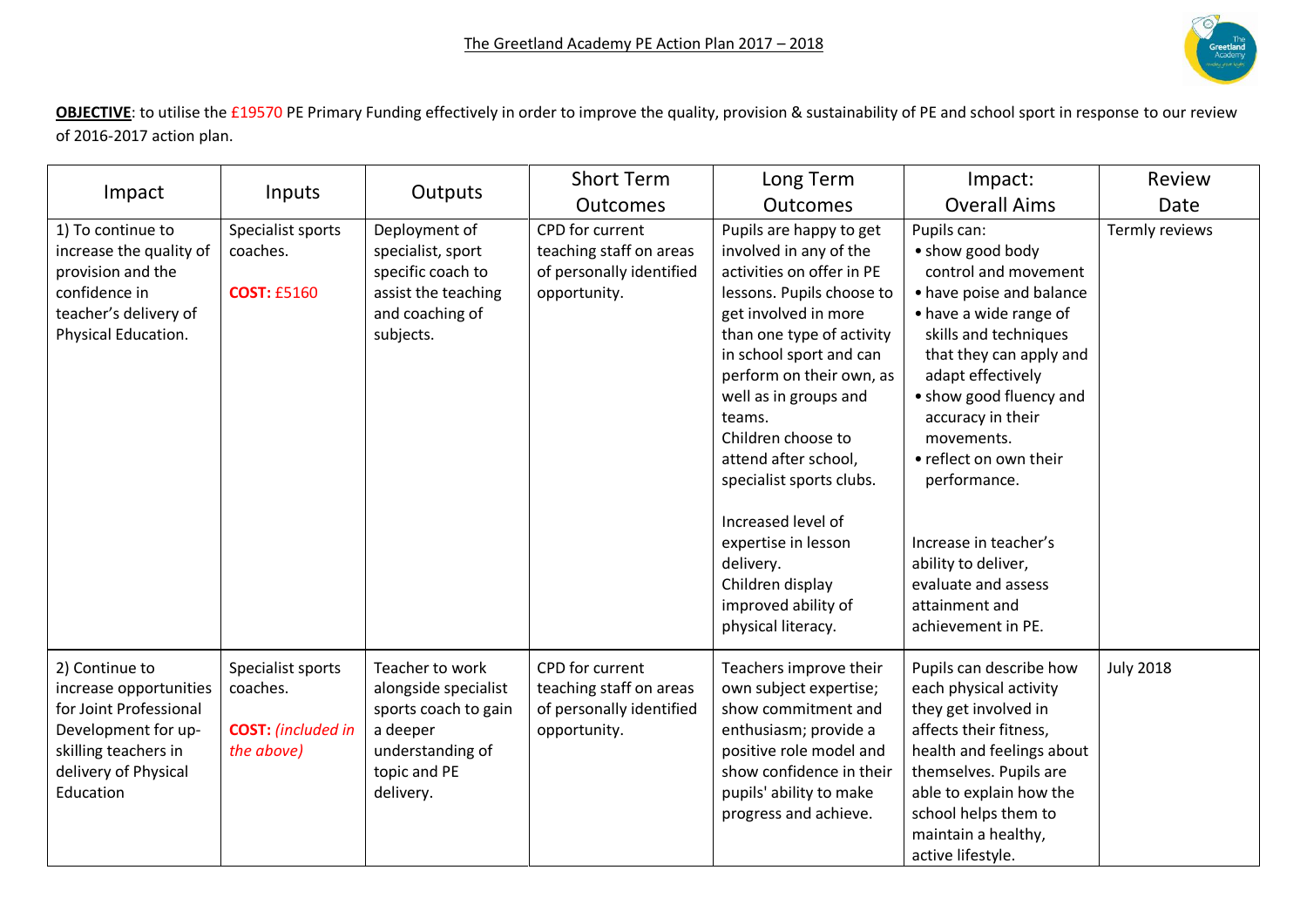

| 3) Further develop<br>pupils understanding<br>that PE and sport are<br>an important part of a<br>healthy, active<br>lifestyle.                                  | 'Healthy Week'<br>specialist<br><b>COST: £200</b>                                                                                     | Development of the<br>schools 'Healthy<br>Week' to include a<br>physical fitness<br>element.                                                                                                                                                                                                                                                                            | Children are motivated<br>and inspired to learn<br>different ways to live a<br>healthy lifestyle. | Improve knowledge of<br>how to work with young<br>people of different ages.                                                                                                                                                                                                                                                                        | Raise aspirations and<br>increase their<br>determination to make<br>progress and succeed.<br>Improve subject<br>expertise.                                                                                                                                                                                                                            | Summer 2018      |
|-----------------------------------------------------------------------------------------------------------------------------------------------------------------|---------------------------------------------------------------------------------------------------------------------------------------|-------------------------------------------------------------------------------------------------------------------------------------------------------------------------------------------------------------------------------------------------------------------------------------------------------------------------------------------------------------------------|---------------------------------------------------------------------------------------------------|----------------------------------------------------------------------------------------------------------------------------------------------------------------------------------------------------------------------------------------------------------------------------------------------------------------------------------------------------|-------------------------------------------------------------------------------------------------------------------------------------------------------------------------------------------------------------------------------------------------------------------------------------------------------------------------------------------------------|------------------|
| 4) Future-proofing<br>high quality Physical<br><b>Education delivery</b><br>through engagement<br>and development of<br>new and recently<br>qualified teachers. | Informal<br>professional<br>conversations,<br>hosted by PE Co-<br>ordinator. Whole<br>Staff meeting to<br>be held.<br><b>COST: EO</b> | Use of Iris/observing<br>specialists in order<br>to:<br>• support and<br>develop teachers to<br>enable pupils to<br>achieve<br>• use the<br>information from<br>monitoring and<br>evaluating<br>the impact of PE and<br>school sport to<br>ensure the<br>school's vision is met<br>· celebrate pupils'<br>achievements so<br>that they feel<br>successful and<br>valued | Children experience a<br>wider range of teachers<br>teaching high quality<br>PE.                  | Recognise what PE and<br>school sport can achieve<br>for each pupil and the<br>whole school. High<br>expectations of what<br>individual pupils and the<br>whole school can<br>achieve in and through<br>PE and school sport.<br>Teachers (and pupils)<br>can explain the value of<br>PE and school sport to<br>learning, health and<br>well-being. | Improve knowledge of<br>how to work with young<br>people of different ages.<br>Raise aspirations and<br>increase their<br>determination to make<br>progress and succeed.<br>Improve subject<br>expertise.<br>Recognise how<br>competitive school sport<br>prepares pupils for<br>involvement in sports<br>clubs as a junior and<br>beyond school age. | <b>July 2018</b> |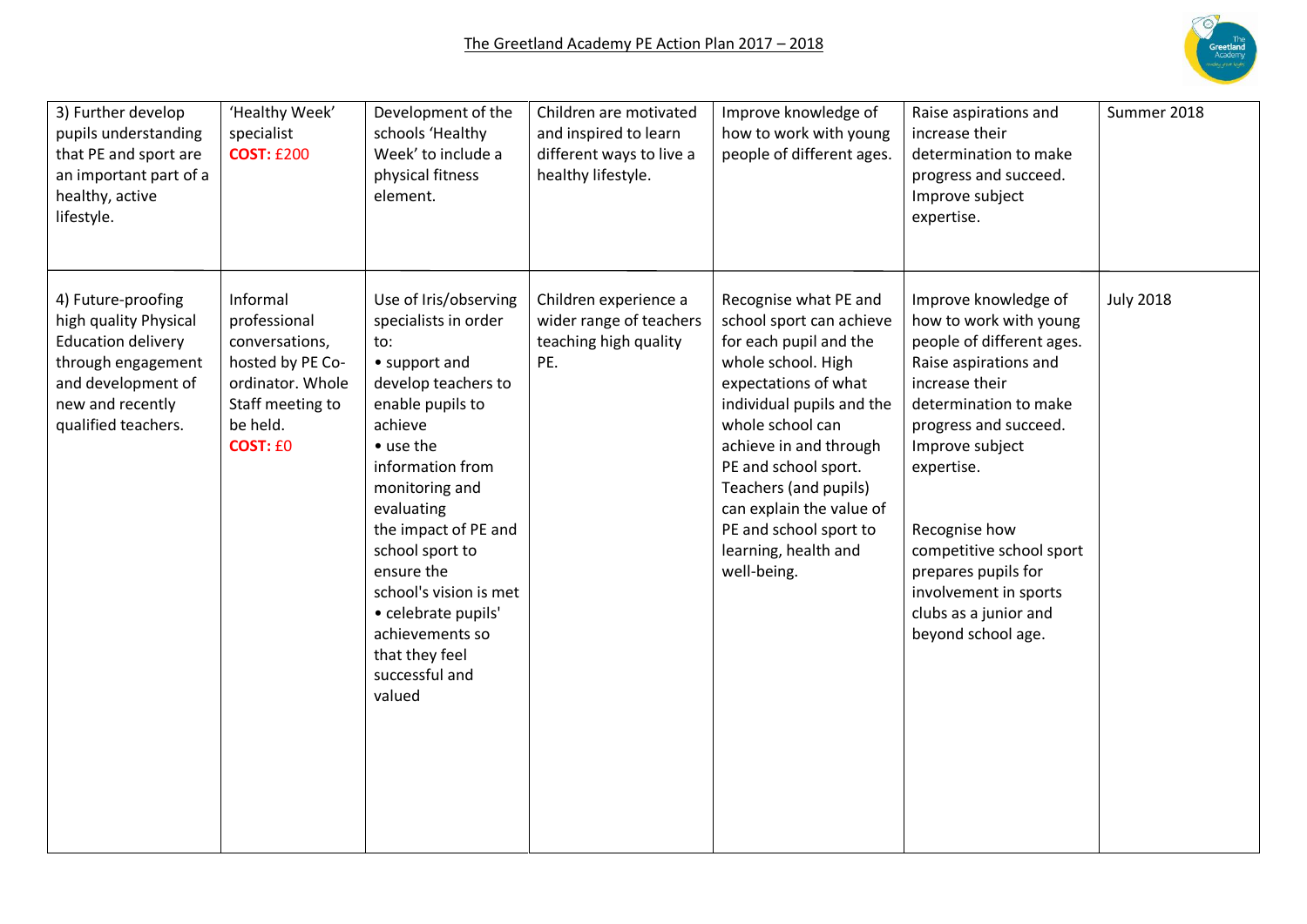

| 5) Continuing to<br>ensure out-of-school-<br>hours sporting<br>opportunities are<br>available for targeted<br>groups. | Pupil Voice<br>surveys and age<br>band meetings to<br>lead deployment<br>of coaches and<br>clubs.<br><b>COST: £0</b>                                           | Creation of leagues /<br>tournaments to be<br>hosted at The<br><b>Greetland Academy</b><br>from gap analysis of<br>current<br>opportunities across<br>the Brooksbank<br>Family of Schools. | Responding to the<br>holistic needs of<br>vulnerable/under<br>achieving children.          | High percentages of<br>pupil involvement in<br>competitive sport.<br>High number of other<br>schools accessing our<br>facilities for competitive<br>sport.                          | Children experience<br>quality sport and physical<br>activity within school.<br>All pupils are able to<br>compete, achieve and be<br>recognised for their<br>sporting efforts. | <b>July 2018</b> |
|-----------------------------------------------------------------------------------------------------------------------|----------------------------------------------------------------------------------------------------------------------------------------------------------------|--------------------------------------------------------------------------------------------------------------------------------------------------------------------------------------------|--------------------------------------------------------------------------------------------|-------------------------------------------------------------------------------------------------------------------------------------------------------------------------------------|--------------------------------------------------------------------------------------------------------------------------------------------------------------------------------|------------------|
| 6) Continuation of<br>high quality &<br>inclusive PE through<br>well-resourced<br>lessons across R, KS1<br>& KS2.     | Purchase new<br>sports equipment.<br>Purchase further<br>Boccia, goal ball<br>and seated<br>volleyball<br>equipment.<br><b>COST: £7200</b><br>(for both sites) | Children experience<br>a wider range of<br>active opportunities.                                                                                                                           | New equipment is used<br>to open opportunities<br>for a wider range of<br>high quality PE. | Equipment is available<br>for children to play with<br>during break and lunch<br>times on a daily basis<br>which increases physical<br>activity and targets least<br>active pupils. | Children build resilience<br>and have increased<br>participation in physical<br>activity through self-<br>directed games.                                                      | Spring 2018      |
| 7) Encourage the<br>quality of provision of<br>play at break and<br>lunch times.                                      | Purchase new<br>sport equipment<br>for break and<br>lunch times.<br><b>COST: £800</b><br>(£400 per site)                                                       | Children experience<br>a wider range of<br>active opportunities.                                                                                                                           | Children are more likely<br>to be physically active<br>for over 30 minutes per<br>day.     | Increased percentage of<br>children physically active<br>as a result of their<br>affiliation with The<br>Greetland Academy.                                                         | Pupils complete in intra<br>school competitions.<br>Pupil's build confidence<br>and self-esteem by<br>having additional time to<br>practice their talents.                     | <b>July 2018</b> |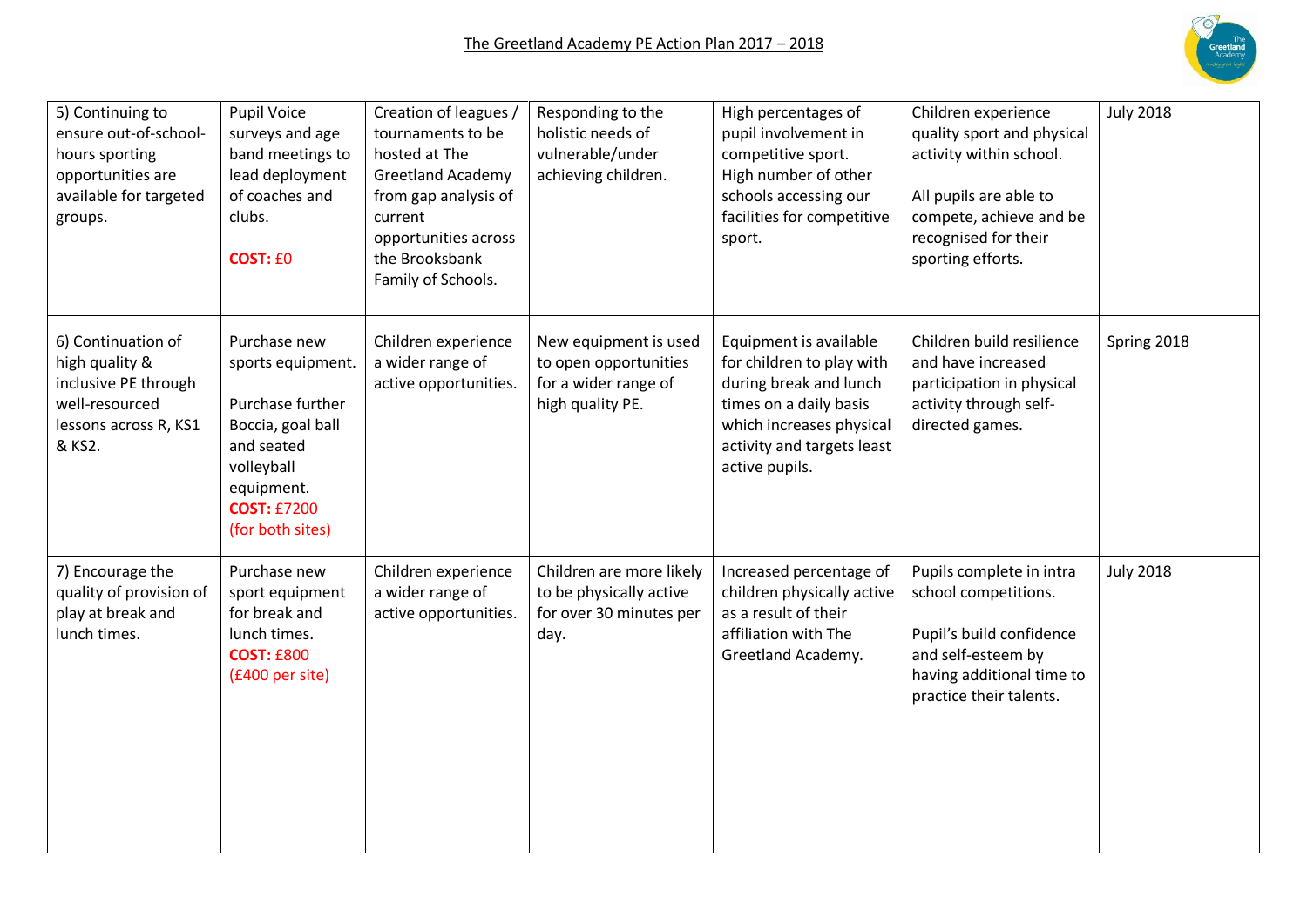

| 8) Increase the       | Deploy specialists   | Children compete in | Children are more likely | Increased percentage of   | Promote healthy            | <b>July 2018</b> |
|-----------------------|----------------------|---------------------|--------------------------|---------------------------|----------------------------|------------------|
| provision and quality | sport coaches to     | inter-school        | to be physically active  | pupils involved in extra- | competition and            |                  |
| of extra-curricular   | run sports clubs     | competitions within | for over 30 minutes per  | curricular activities.    | increased participation in |                  |
| sport through inter   | throughout the       | the Brooksbank      | day.                     |                           | extra-curricular sport.    |                  |
| and intra school      | year.                | cluster.            |                          | Increased participation   |                            |                  |
| competition           | <b>COST: £4380</b>   |                     | Vulnerable/targeted      | in competitive sport &    |                            |                  |
|                       |                      |                     | children have wider      | providing opportunities   |                            |                  |
|                       | Subscription to      |                     | opportunities to         | for G+T pupils.           |                            |                  |
|                       | the Brooksbank       |                     | succeed.                 |                           |                            |                  |
|                       | <b>Family School</b> |                     |                          |                           |                            |                  |
|                       | Games                |                     | School pays a one-off    |                           |                            |                  |
|                       | <b>COST: £250</b>    |                     | fee of £250 and not a    |                           |                            |                  |
|                       |                      |                     | 'pay as you play' per    |                           |                            |                  |
|                       | Purchase of          |                     | event.                   |                           |                            |                  |
|                       | sports kit and       |                     |                          |                           |                            |                  |
|                       | pitch markings for   |                     |                          |                           |                            |                  |
|                       | inter & intra        |                     |                          |                           |                            |                  |
|                       | competition          |                     |                          |                           |                            |                  |
|                       | <b>COST: £1580</b>   |                     |                          |                           |                            |                  |

## **COST SUMMARY:**

| Specialist coaching during curriculum time to work with teachers | £5160 |
|------------------------------------------------------------------|-------|
| High quality & inclusive PE through well-resourced lessons       | £7200 |
| Increased provision and quality of extra-curricular sport        | £4380 |
| Subscription to the Brooksbank Family School Games               | £250  |
| Supporting least active pupils through playtime activity         | £800  |
| Costings for Inter/Intra school competition resources            | £1580 |
| Healthy Lifestyle specialist input                               | £200  |
|                                                                  |       |

**TOTAL SPEND:** £19570